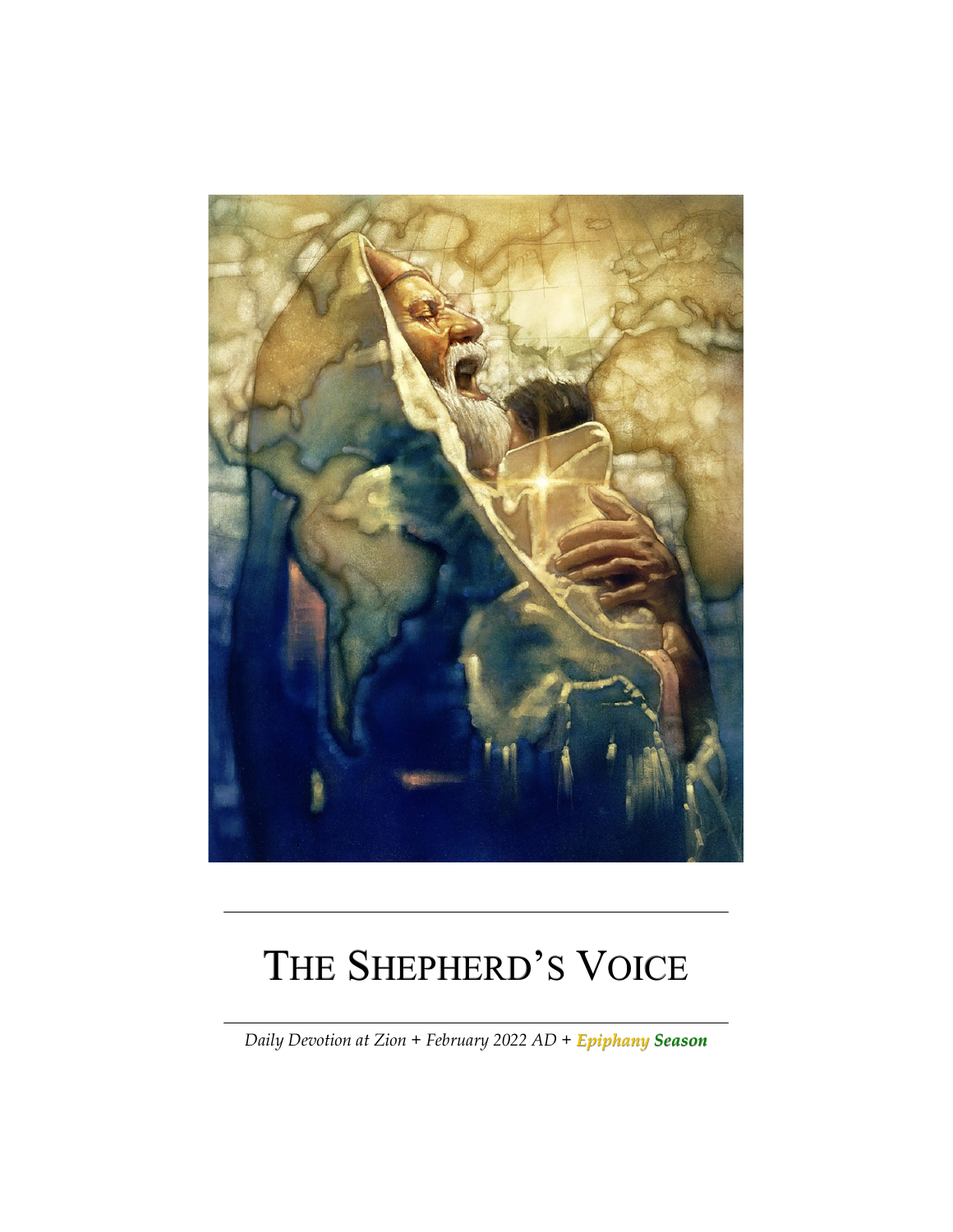## The Nunc Dimittis: "Lord, Now You Let . . . ."

Zion sings an ancient song after Holy Communion this Epiphany season (paraphrased slightly differently at Saturday night):

> Lord now you let your servant go in peace; Your word has been fulfilled. My own eyes have seen the salvation which you have prepared in the sight of every people: a light reveal You to the nations and the glory of Your people Israel. ("Now let us..." is Nunc Dimittis in Latin.)

Those words come from Luke 2:28-32. The prophet Simeon declares them upon seeing the infant Christ as His presentation, an event commemorated every year on February 2. How may these words enrich your devotion?

We sing it as we leave the Supper, having received there its fulfillment: the light of the world, Jesus Christ. It is therefore appropriate to use at all our "leaving times": as we leave the day for sleep (it appears in the service of Compline), or even as we leave this world for the next. At the end of the day, these words help us welcome the light of Christ and commend ourselves into God's hands, and it does the same as we or others we know die, commending believers into the hands of their Father. Saying farewell can be dark, but Christ brightens it with His eternal light.

Though ancient, these words are ever new, full of power nad inspiration for the Christian devotional life.

#### About the Cover Art

This painting by artist Ron DiCianni captures the events described in Luke 2: aged Simeon grasps the infant Jesus and proclaims Him God's light to the whole world. That world, painted in the background, bleeds through to the foreground, drawing us beyond Simeon to the cosmic salvation that he prophesies, and a small light, reminiscent of the Bethlehem star, shines from within the folds of Jesus' blanket. Painted in contrasting blues and yellows, the whole painting recalls our Baptismal union with Christ, in which the light of God shines on us through those sacred waters to include us in the Spirit's fulfillment of Simeon's words.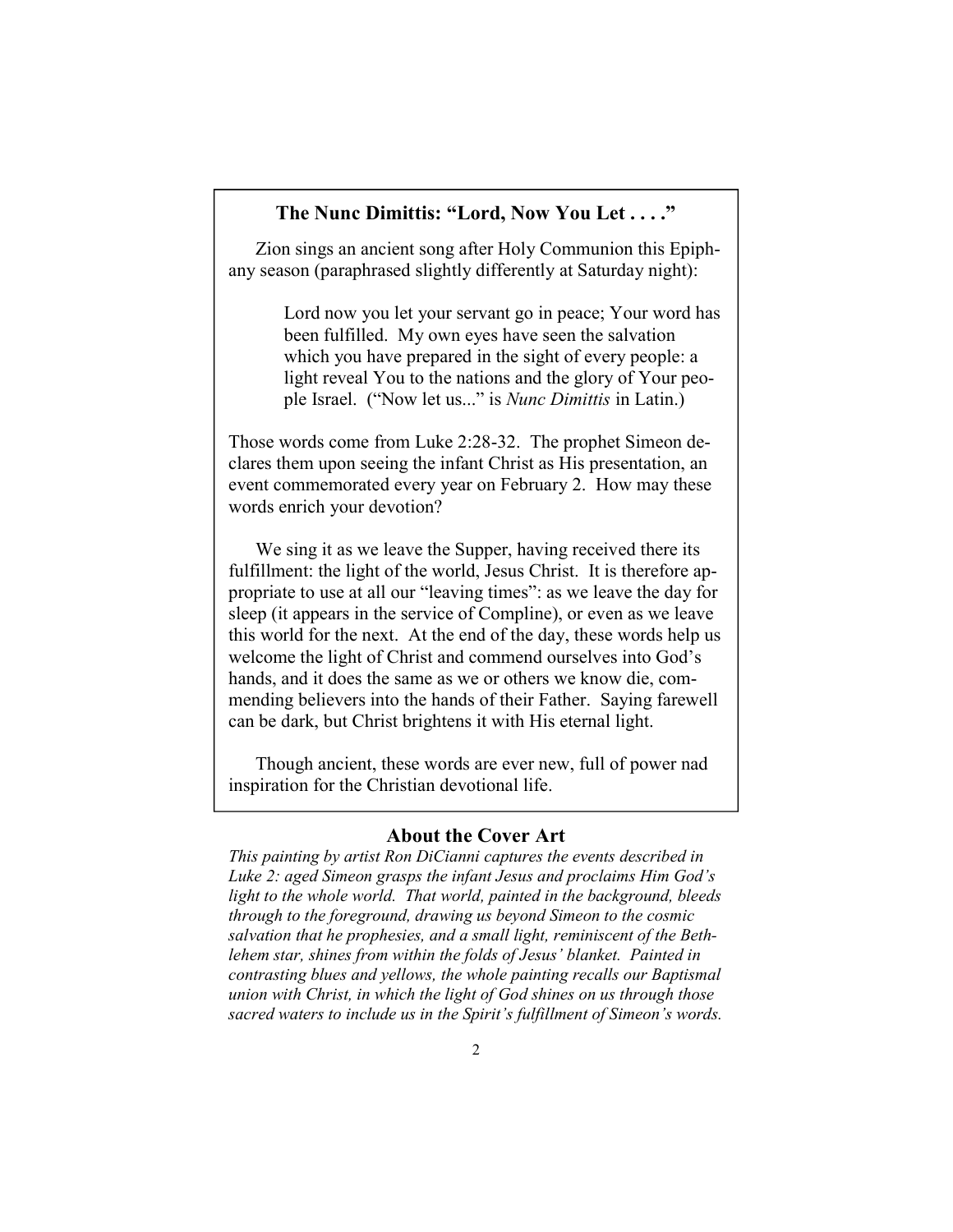### Daily Readings for the Week of Epiphany 4 (January 30)

- S Genesis 18:16-33 Galatians 5:13-25 Mark 8:22-30
- M Genesis 19:1-29 Hebrews 11:1-12 John 6:27-40
- T Genesis 21:1-21 Hebrews 11:13-22 John 6:41-51
- W Genesis 22:1-18 Hebrews 11:23-31 John 6:52-59
- Th Genesis 23:1-20 Hebrews 11:32—12:2 John 6:60-71
- F Genesis 24:1-27 Hebrews 12:3-11 John 7:1-13
- Sa Genesis 24:28-38, 49-51 Hebrews 12:12-29 John 7:14-36

These readings correspond to pages 333– 368 in Volume III of For All the Saints.

## Daily Readings for the Week of Epiphany 5 (February 6)

- S Genesis 24:50-67 2 Timothy 2:14-21 Mark 10:13-22
- M Genesis 25:19-34 Hebrews 13:1-16 John 7:37-52
- T Genesis 26:1-6, 12-33 Hebrews 13:17-25 John 7:53—8:11
- W Genesis 27:1-29 Romans 12:1-8 John 8:12-20
- Th Genesis 27:30-45 Romans 12:9-21 John 8:21-32
- F Genesis 27:46—28:4, 10-22 Hebrews 13:1-14 John 8:33-47
- Sa Genesis 29:1-20 Romans 14:1-23 John 8:47-59

These readings correspond to pages 368-403 in Volume III of For All the Saints.